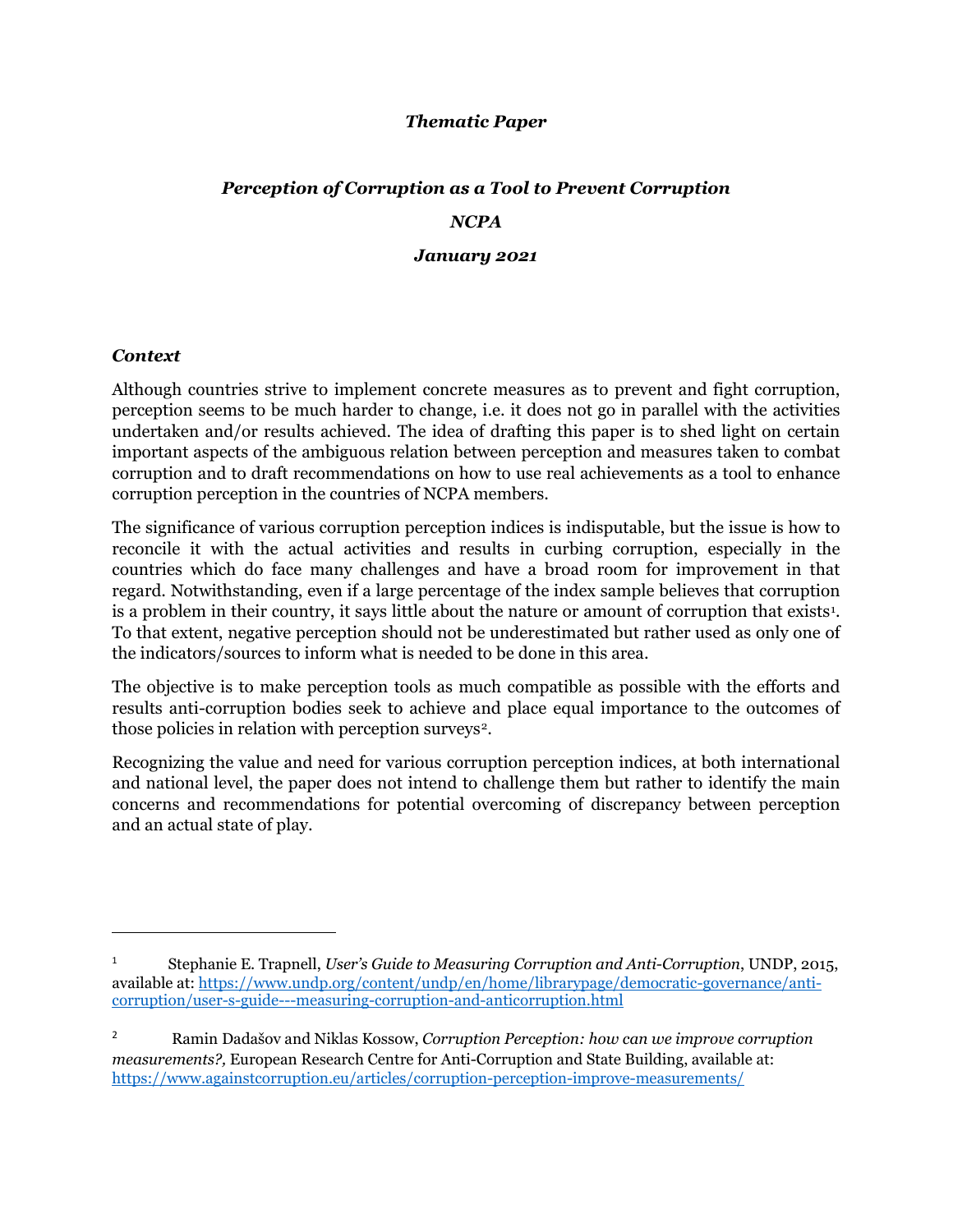## *Methodology*

Methodology used during the process of drafting the paper consisted of a desk (documentary) research of prominent experts and papers on the respective matter, also a questionnaire was designed specifically for this purpose, as well as discussions and conclusions indicated by NCPA members during the plenary sessions of NCPA.

Desk research was aimed at collecting and summarizing already existing data on the topic as to illustrate a broader perspective and outstanding issues, although the list of references is not intended to be exhaustive.

Based on discussions of NCPA members during the plenary sessions and the aforementioned objective of the paper, the questionnaire was designed with an aim to collect as many responses as possible as to structure them to be more of a practical rather than theoretical value. Thus, complementing the current findings and studies on the topic and creating a possibility for drafting a follow-up paper presenting the experiences in implementing the recommendations deriving thereof.

The questionnaire was distributed to NCPA members in October 2019 and at a later stage upon individual request with the questions related, inter alia, to the existence or non-existence of discrepancy between the corruption perception (both by experts and citizens) and the activities of the institutions in charge of combating corruption as well as the role of media, civil society and international partners in this area. Although limited number of NCPA members responded to the questionnaire, their responses confirmed the need to elaborate on this issue, and the significant contributions of potential recommendations, which NCPA members could implement as to use their efforts and results to improve perception in their respective countries.

## *Findings and Challenges*

 $\overline{a}$ 

As recognized by certain NCPA members, the time is a particularly important factor, given that the impact of anti-corruption efforts is usually reflected in surveys or indices at a later stage in comparison to the implementation of anti-corruption measures. Namely, perception data may be a poor measure of changes in the medium term, as more time may be required for experience to translate into perceptions[3.](#page-1-0) With that in mind, all respondents assessed the perception not to be better in their countries in comparison to the actual situation.

On the other hand, all respondents indicated that specific activities undertaken by the institutions in charge of combating corruption in their respective countries affect changing of perception of corruption, but as majority of them assessed it, only to a partial extent. As one of them pointed out, the activities of the government and other stakeholders directly affect the perception of citizens, negatively or positively, depending on their content, scale, and impact on their daily life.

<span id="page-1-0"></span><sup>3</sup> Elizabeth Hart, *Guide to Using Corruption Measurements and Analysis Tools for Development Programming*, U4 Anti-Corruption Resource Centre, Chr. Michelsen Institute, 2019, available at: [https://www.u4.no/publications/guide-to-using-corruption-measurements-and-analysis-tools-for](https://www.u4.no/publications/guide-to-using-corruption-measurements-and-analysis-tools-for-development-programming)[development-programming](https://www.u4.no/publications/guide-to-using-corruption-measurements-and-analysis-tools-for-development-programming)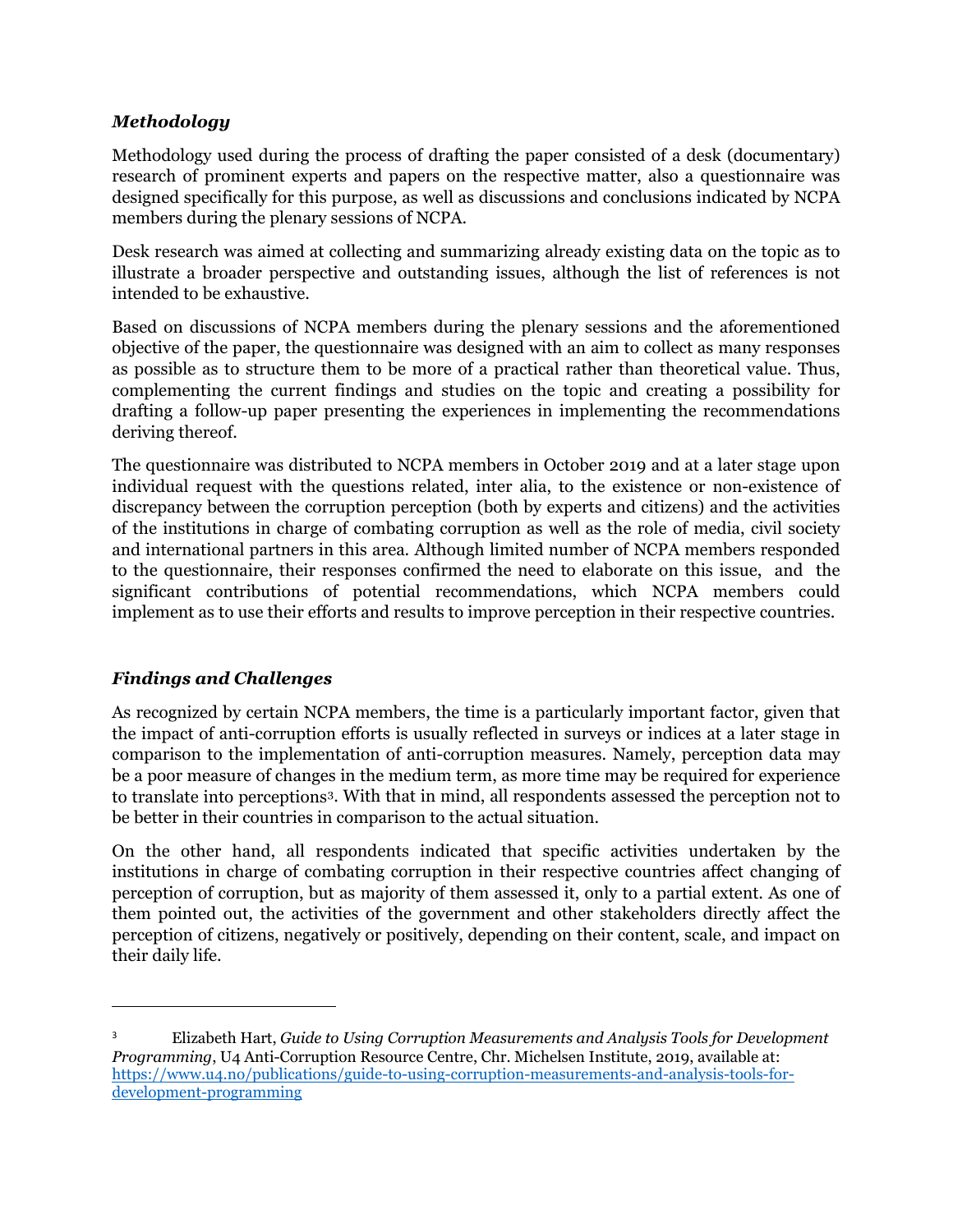The significance of the whole-of-society approach has been confirmed by the majority of respondents, since they expressed a great interest of working with the media, civil society and international partners when it comes to corruption perception indices in their countries. This approach also pushes towards synergies among state agencies to avoid fragmentation of duplicity of activities.

Having said that, the success of the work of anti-corruption bodies may be misjudged if it is measured only through the indices. Being perception based they can over—or underreport the actual level of corruption in a country[4](#page-2-0).

Consequently, a major concern in terms of the perception is that it could be the reflection of distorted truth. When perception-based and experience-based surveys were compared, vast discrepancies were found between the perception and actual experiences of corruption[5.](#page-2-1) The additional challenge occurs due to the fact that certain aggregate indices are solely a ranking of countries and not assessing the national performance policies applied to fight corruption, however in the media and even for donors the ranking can be read as such a measure<sup>[6](#page-2-2)</sup>. Examining perception has also a strong subjective dimension. Indicators have been based on expert or informed opinions, gathered, and arrayed with or against other perceptions and surveyed views<sup>[7](#page-2-3)</sup>. Furthermore, since perception-based indicators focus precisely on perceptions, their reflection of reality depends on whether perceptions reflect reality[8,](#page-2-4) i.e. they might lack the objectivity and accuracy.

As is well known, perception can affect foreign investments, but at the same, it also applies to decision makers in the area of providing donor support to the reform efforts in the beneficiary

 $\overline{a}$ 

<span id="page-2-0"></span><sup>4</sup> Elaine Byrne, Anne-Katrin Arnold, Fumiko Nagano, *Building Public Support for Anti-Corruption Efforts-Why Anti-Corruption Agencies Need to Communicate and How,* UNODC, CommGAP, World Bank, 2010, available at:

[https://www.unodc.org/documents/corruption/Publications/StAR/CorruptionWhitePaperpub31110scree](https://www.unodc.org/documents/corruption/Publications/StAR/CorruptionWhitePaperpub31110screen.pdf) [n.pdf](https://www.unodc.org/documents/corruption/Publications/StAR/CorruptionWhitePaperpub31110screen.pdf)

<span id="page-2-1"></span><sup>5</sup> Stephanie E. Trapnell, *User's Guide to Measuring Corruption and Anti-Corruption*, UNDP, 2015, available at[: https://www.undp.org/content/undp/en/home/librarypage/democratic-governance/anti](https://www.undp.org/content/undp/en/home/librarypage/democratic-governance/anti-corruption/user-s-guide---measuring-corruption-and-anticorruption.html)[corruption/user-s-guide---measuring-corruption-and-anticorruption.html](https://www.undp.org/content/undp/en/home/librarypage/democratic-governance/anti-corruption/user-s-guide---measuring-corruption-and-anticorruption.html)

<span id="page-2-2"></span><sup>6</sup> Christiane Arndt, Charles Oman, *Uses and Abuses of Governance Indicators*, OECD, 2006, available at[: https://read.oecd-ilibrary.org/development/uses-and-abuses-of-governance](https://read.oecd-ilibrary.org/development/uses-and-abuses-of-governance-indicators_9789264026865-en#page43)[indicators\\_9789264026865-en#page43](https://read.oecd-ilibrary.org/development/uses-and-abuses-of-governance-indicators_9789264026865-en#page43)

<span id="page-2-3"></span><sup>7</sup> Marie Besancon, *Good Governance Rankings: The Art of Measurement*, World Peace Foundation Reports, 2003, available at: <https://www.belfercenter.org/sites/default/files/files/publication/wpf36governance.pdf>

<span id="page-2-4"></span><sup>8</sup> Per Botolf Maurseth, *Governance Indicators: A guided Tour,* Norwegian Institute of International Affairs,2008, available at: [https://nupi.brage.unit.no/nupi](https://nupi.brage.unit.no/nupi-xmlui/bitstream/handle/11250/279387/WP-754-Maurseth.pdf?sequence=3&isAllowed=y)[xmlui/bitstream/handle/11250/279387/WP-754-Maurseth.pdf?sequence=3&isAllowed=y](https://nupi.brage.unit.no/nupi-xmlui/bitstream/handle/11250/279387/WP-754-Maurseth.pdf?sequence=3&isAllowed=y)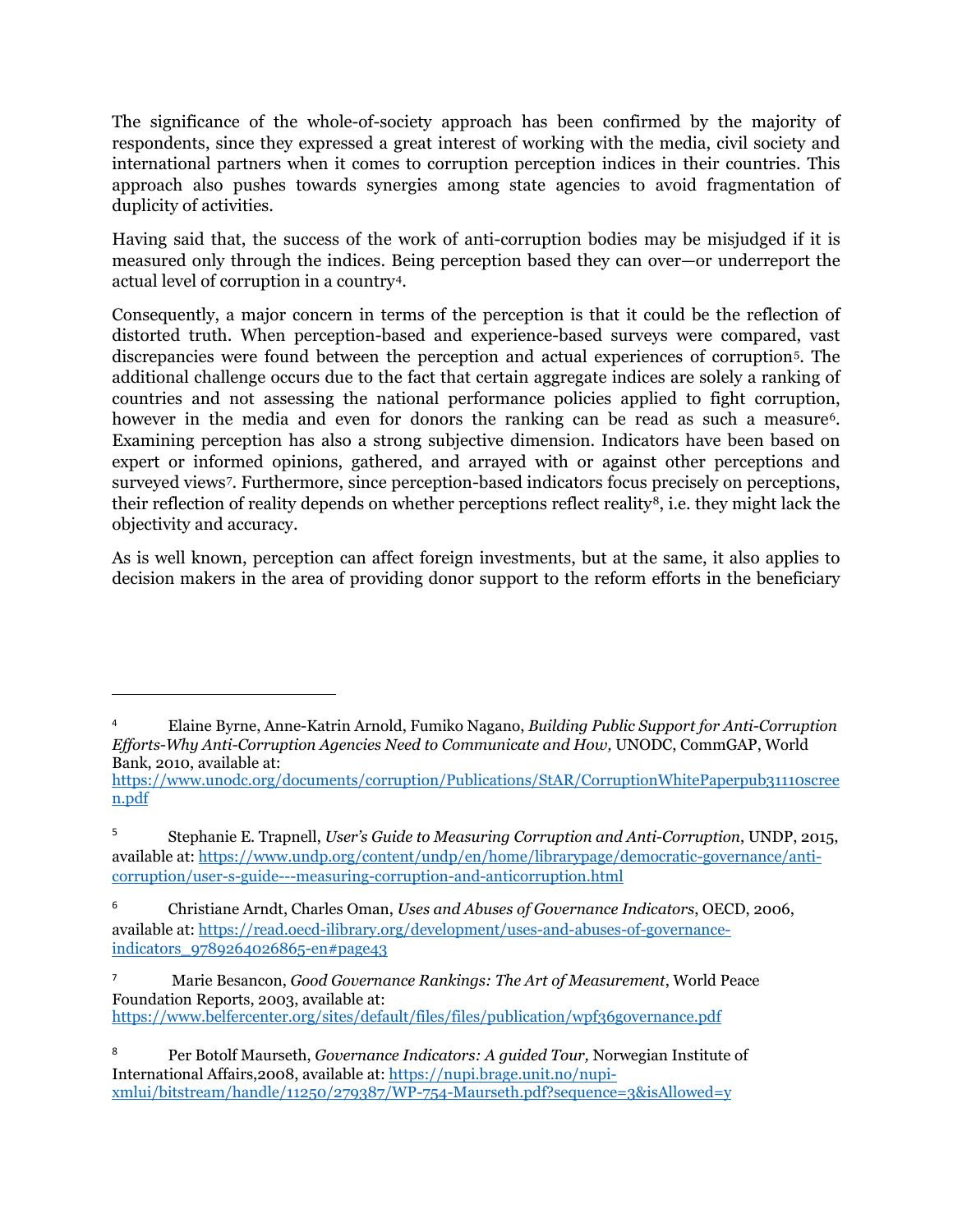country. Donor conditionality<sup>[9](#page-3-0)</sup> could present a serious constraint when the aid has been decided upon based solely on corruption perception.

Another disputed point pertains to the fact that perception could generate a "culture of distrust<sup>"[1](#page-3-1)0</sup> towards some institutions, making it even more difficult to present what has been done, as well as to involve all stakeholders in overcoming challenges in combating corruption and to achieve more progress. Not only that perception does not always reflect reality, but also it may reflect factors or concerns that are not necessarily about corruption and cannot distinguish between different types of corruption, nor corruption in different sectors $\mu$ . This can be of particular importance when the perception is focused on certain areas, whereas the other ones, potentially even more prone to corruption, remain out of range. For instance, when it comes to perception of citizens, it is also often directed to the areas that they primarily have the contact with, which do not necessarily have to be the ones in which the corruption is prevalent.

In contrast, it is found few institution that take the focus out of perception measures. On that regard, the Council of Europe's Group of States against Corruption (GRECO) is one of the most prominent examples of an initiative based primarily on achievements, where evaluations are not about perception but they address the reality, i.e. concrete measures that countries have or have not implemented to counter corruption<sup>[1](#page-3-3)2</sup>. Moreover, GRECO emphasizes that perception of low levels of corruption must not lead to complacency, that all countries, irrespective of their position in perception indices, are required to take concrete measures to prevent and counter corruption as well as that perception of low levels of corruption and the reality of the measures countries take (or do not take) to prevent and counter it may not necessarily coincide. As GRECO further points out, relying on perceptions and underestimating the strength of preventive measures, leaves the door wide open to behaviors, which may very quickly turn into corruption<sup>[13](#page-3-4)</sup>.

l

<span id="page-3-0"></span><sup>9</sup> Fredrik Galtung, *Measuring the Immeasurable: Boundaries and Functions of (Macro) Corruption Indices*, Measuring Corruption, 2005, available at[: http://www.anti-corruption.org/wp](http://www.anti-corruption.org/wp-content/uploads/2016/11/Galtung-Measuring-the-Immeasurable.pdf)[content/uploads/2016/11/Galtung-Measuring-the-Immeasurable.pdf](http://www.anti-corruption.org/wp-content/uploads/2016/11/Galtung-Measuring-the-Immeasurable.pdf)

<span id="page-3-1"></span><sup>10</sup> Melgar, Natalia, Rossi, Máximo, & Smith, Tom W., *The perception of corruption in a crosscountry perspective: why are some individuals more perceptive than others?*.Economia Aplicada, 2010, available at[:https://doi.org/10.1590/S1413-80502010000200004](https://doi.org/10.1590/S1413-80502010000200004)

<span id="page-3-2"></span><sup>11</sup> Paul M. Heywood and Jonathan Rose, *Close but no Cigar: The Measurement of Corruption*, Journal of Public Policy, 2014, available at:

[https://pdfs.semanticscholar.org/7b61/87d0b4be24f8e47f63679ad2ac2564ff7828.pdf?\\_ga=2.191364714.](https://pdfs.semanticscholar.org/7b61/87d0b4be24f8e47f63679ad2ac2564ff7828.pdf?_ga=2.191364714.1590889625.1589834631-988259948.1589834631) [1590889625.1589834631-988259948.1589834631](https://pdfs.semanticscholar.org/7b61/87d0b4be24f8e47f63679ad2ac2564ff7828.pdf?_ga=2.191364714.1590889625.1589834631-988259948.1589834631)

<span id="page-3-3"></span><sup>12</sup> Marin Mrčela, *High Level Opening Conference "Strengthening Transparency and Accountability to Ensure Integrity: United against Corruption"*, 2018, available at: <https://rm.coe.int/bullet-points-marin-mrcela-sibenik-conference-15-october-2018/16808e689e>

<span id="page-3-4"></span><sup>13</sup> GRECO, *Anti-Corruption Trends, Challenges and Good Practices in Europe and the United States of America*, 19th General Activity Report, 2018, available at[: https://rm.coe.int/19th-general](https://rm.coe.int/19th-general-activity-report-2018-group-of-states-against-corruption-g/1680951d14)[activity-report-2018-group-of-states-against-corruption-g/1680951d14](https://rm.coe.int/19th-general-activity-report-2018-group-of-states-against-corruption-g/1680951d14)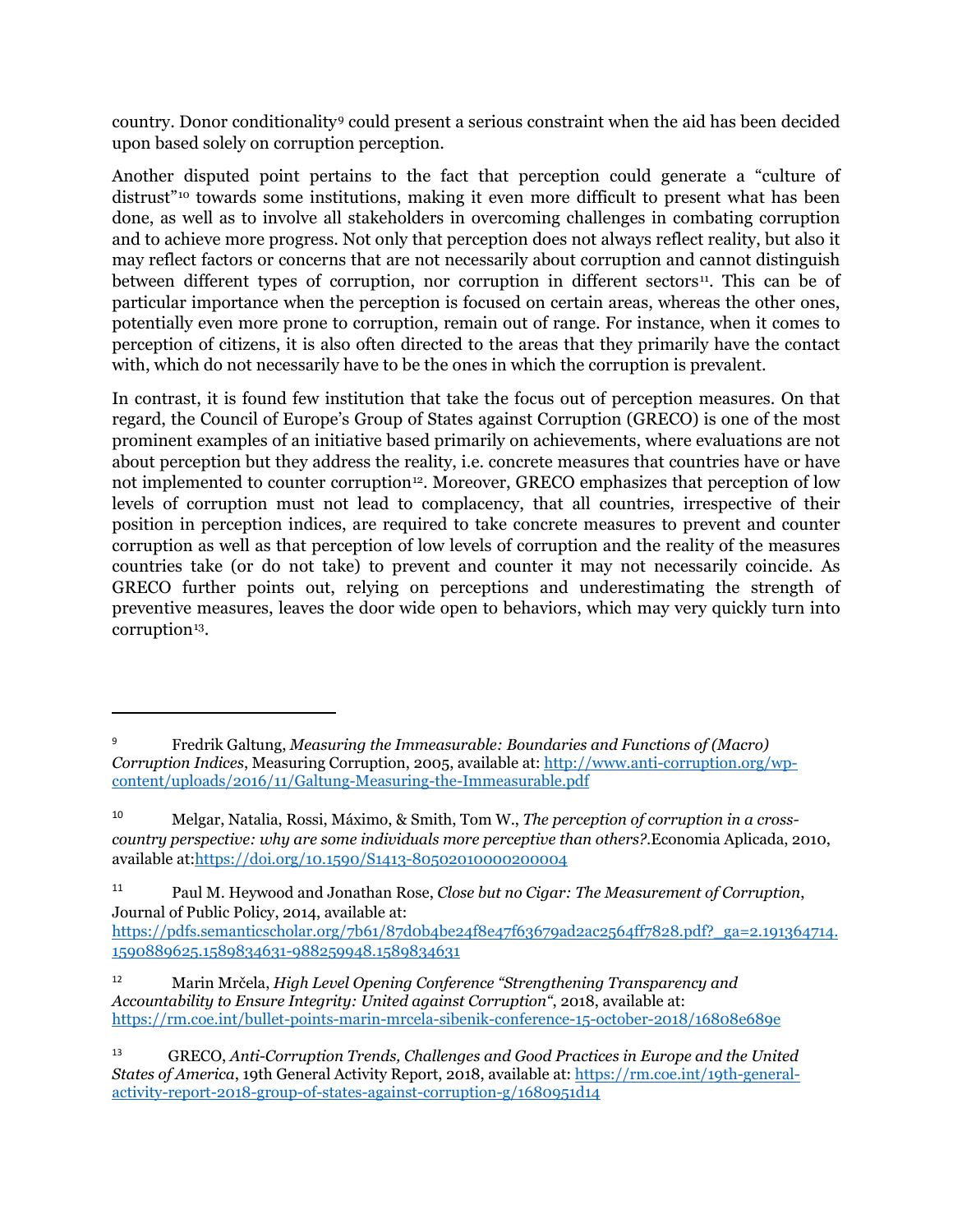## *Recommendations (as per the relevant actors)*

Drawing from the previous analysis, there are several actions found in the literature and the insights of the NPCA members that could be considered to expand the focal point from perception while addressing corruption strategies and communication with the public.

## *Individual action*

1) Explain perception-based corruption indices to the public to avoid confusion and misunderstanding about what the ratings are intended to reveal<sup>[1](#page-4-0)4</sup>;

2) Adopt a media strategy which will contain modalities of informing the media and explaining perception indices to them, but also anti-corruption measures implemented, corresponding challenges and further steps to be taken;

3) Conduct various types of researches, which compare perception and a real state of play in order to determine discrepancies and define recommendations applicable to the local context of each country; widely publicize the findings as to familiarize the public about the achievements and failures in fight against corruption as well as measures to be taken in the future;

4) Conduct regular awareness raising campaigns as well as educate the public about the results and what else needs to be done;

## *Collective action*

5) By cooperating with the media and fully informing the public, anti-corruption agencies can correct the public perception of corruption, accurately represent their work and its successes, educate citizens about the negative effects of corruption on their everyday lives, and mobilize both citizens and the media to help the agency achieve its good governance objectives<sup>[1](#page-4-1)5</sup>;

6) Extensively implement a whole-of-society approach, including relevant stakeholders at national and local level, as well as media and civil society;

7) Maintain regular and structured cooperation with media and civil society as to communicate achievements and real challenges in fight against corruption;

8) Foster international initiatives and exchange of best practices on the relation between perception and actual corruption;

9) Regularly inform the donor community about the achievements and challenges.

 $\overline{a}$ 

<span id="page-4-0"></span> $14$  ibidem

<span id="page-4-1"></span><sup>15</sup> Elaine Byrne, Anne-Katrin Arnold, Fumiko Nagano, *Building Public Support for Anti-Corruption Efforts-Why Anti-Corruption Agencies Need to Communicate and How,* UNODC, CommGAP, World Bank, 2010, available at:

[https://www.unodc.org/documents/corruption/Publications/StAR/CorruptionWhitePaperpub31110scree](https://www.unodc.org/documents/corruption/Publications/StAR/CorruptionWhitePaperpub31110screen.pdf) [n.pdf](https://www.unodc.org/documents/corruption/Publications/StAR/CorruptionWhitePaperpub31110screen.pdf)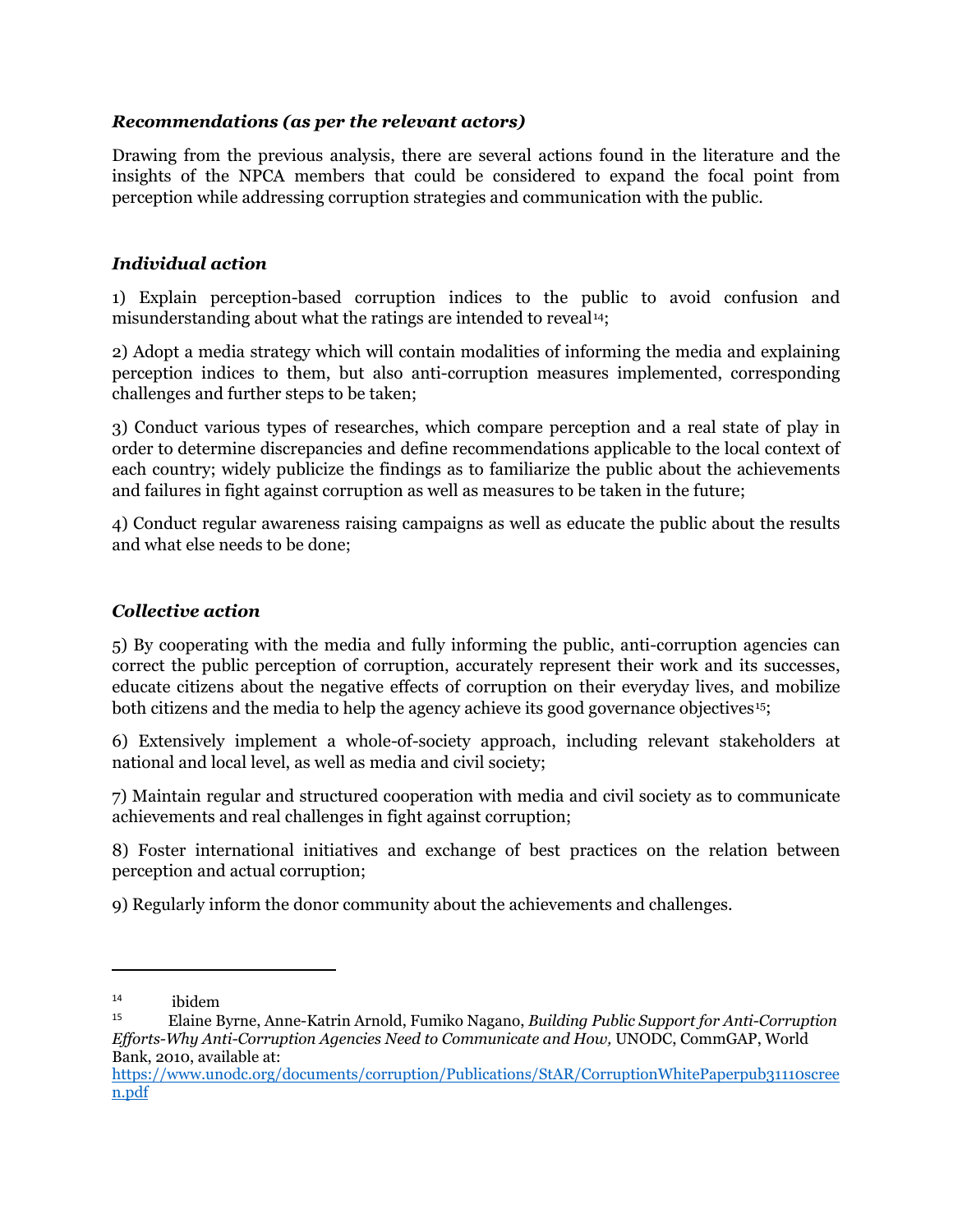#### *Conclusion*

Albeit the issue of perception dominates the field of corruption; its influence and deficiencies have continuously been subject of the thematic papers, possibilities and recommendations on how to reconcile perception and reality still remain a challenge, especially when it comes to practical solutions which could be implemented at both national and international level. This is why NCPA sought to provide an added value in already existing and greatly useful findings on this matter. On that hand, the focus was on NCPA's practical dimension, that is to say, identifying ways to enhance methodologies and measures to prevent corruption. On the other, this paper considers the fact that all anti-corruption bodies are first and foremost accountable to their citizens. Hence the need to overcome a discrepancy between the expectations and perception of the citizens and other stakeholders; as well as the actual mandate of the anticorruption bodies; through individual and joint efforts in implementing the mentioned recommendations and incorporate them into daily activities of the NCPA members. Not only that this paper confirmed the necessity to touch upon this topic in much more detail, but recommendations deriving thereof demonstrated its complexity, bearing in mind that their scope addresses cooperation with various stakeholders in order to clarify the role of anticorruption actors and, besides all other mechanisms, contribute to reinforcing public integrity. The respective paper is just a first step in this comprehensive process.

## *References*

Stephanie E. Trapnell, *User's Guide to Measuring Corruption and Anti-Corruption*, UNDP, 2015, available at: [https://www.undp.org/content/undp/en/home/librarypage/democratic](https://www.undp.org/content/undp/en/home/librarypage/democratic-governance/anti-corruption/user-s-guide---measuring-corruption-and-anticorruption.html)[governance/anti-corruption/user-s-guide---measuring-corruption-and-anticorruption.html](https://www.undp.org/content/undp/en/home/librarypage/democratic-governance/anti-corruption/user-s-guide---measuring-corruption-and-anticorruption.html)

Ramin Dadašov and Niklas Kossow, *Corruption Perception: how can we improve corruption measurements?,* European Research Centre for Anti-Corruption and State Building, available at:<https://www.againstcorruption.eu/articles/corruption-perception-improve-measurements/>

Elizabeth Hart, *Guide to Using Corruption Measurements and Analysis Tools for Development Programming*, U4 Anti-Corruption Resource Centre, Chr. Michelsen Institute, 2019, available at: [https://www.u4.no/publications/guide-to-using-corruption-measurements-and-analysis](https://www.u4.no/publications/guide-to-using-corruption-measurements-and-analysis-tools-for-development-programming)[tools-for-development-programming](https://www.u4.no/publications/guide-to-using-corruption-measurements-and-analysis-tools-for-development-programming)

Elaine Byrne, Anne-Katrin Arnold, Fumiko Nagano, *Building Public Support for Anti-Corruption Efforts-Why Anti-Corruption Agencies Need to Communicate and How,* UNODC, CommGAP, World Bank, 2010, available at: [https://www.unodc.org/documents/corruption/Publications/StAR/CorruptionWhitePaperpub](https://www.unodc.org/documents/corruption/Publications/StAR/CorruptionWhitePaperpub31110screen.pdf) [31110screen.pdf](https://www.unodc.org/documents/corruption/Publications/StAR/CorruptionWhitePaperpub31110screen.pdf)

Christiane Arndt, Charles Oman, *Uses and Abuses of Governance Indicators*, OECD, 2006, available at: [https://read.oecd-ilibrary.org/development/uses-and-abuses-of-governance](https://read.oecd-ilibrary.org/development/uses-and-abuses-of-governance-indicators_9789264026865-en#page43)[indicators\\_9789264026865-en#page43](https://read.oecd-ilibrary.org/development/uses-and-abuses-of-governance-indicators_9789264026865-en#page43)

Marie Besancon, *Good Governance Rankings: The Art of Measurement*, World Peace Foundation Reports, 2003, available at: <https://www.belfercenter.org/sites/default/files/files/publication/wpf36governance.pdf>